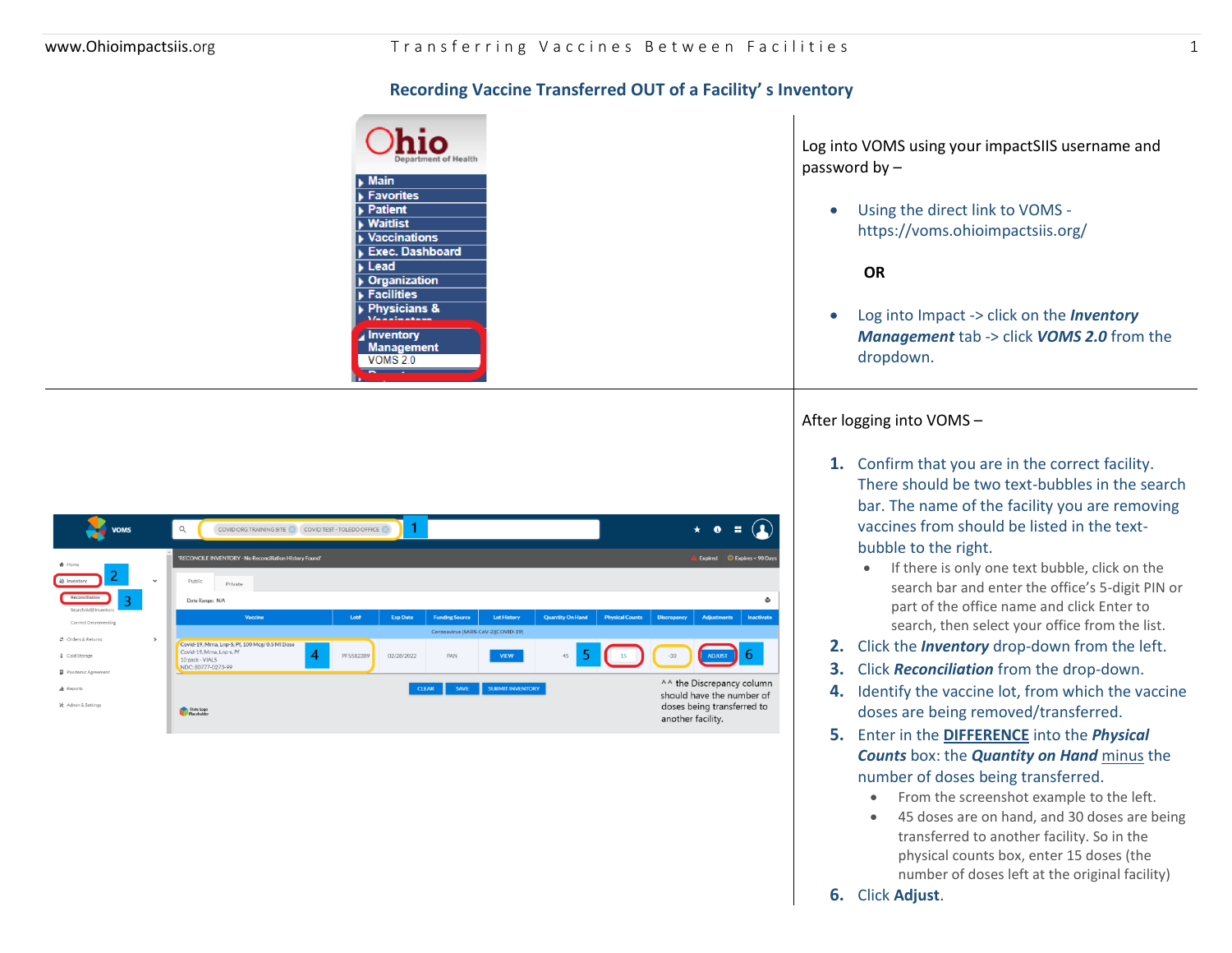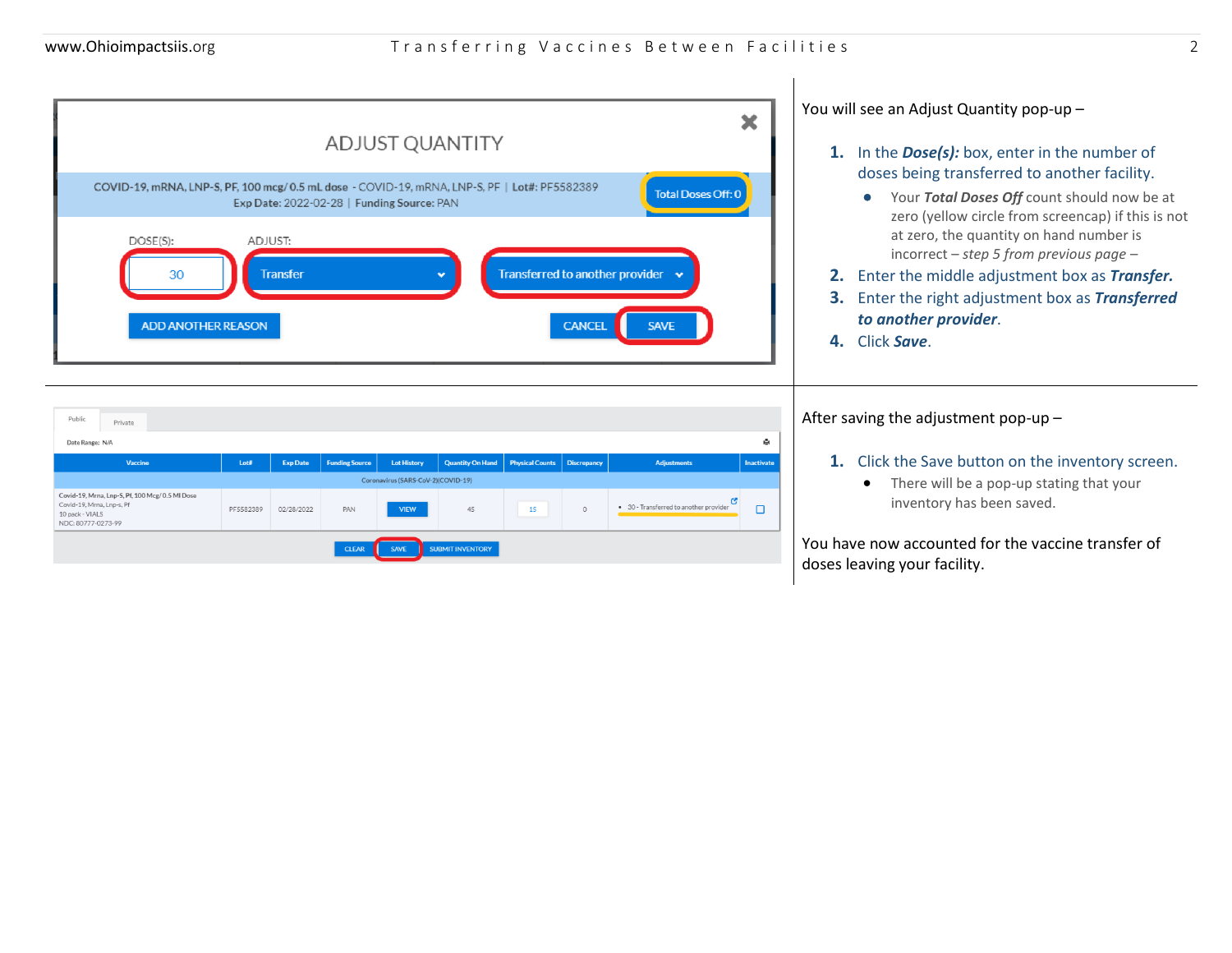## **Recording Vaccine Transferred INTO a Facility's Inventory**

| $\blacktriangleright$ Main<br>Favorites<br><b>Patient</b><br>$\blacktriangleright$ Waitlist |
|---------------------------------------------------------------------------------------------|
|                                                                                             |
|                                                                                             |
|                                                                                             |
|                                                                                             |
| $\blacktriangleright$ Vaccinations                                                          |
| <b>Exec. Dashboard</b>                                                                      |
| $\blacktriangleright$ Lead                                                                  |
| ▶ Organization                                                                              |
| $\blacktriangleright$ Facilities                                                            |
| Physicians &                                                                                |
|                                                                                             |
| <b>Inventory</b>                                                                            |
| <b>Management</b>                                                                           |
| VOMS <sub>2.0</sub>                                                                         |

Log into VOMS using your impactSIIS username and password by –

• Using the direct link to VOMS https://voms.ohioimpactsiis.org/

 **OR**

• Log into Impact -> click on the *Inventory Management* tab -> click *VOMS 2.0* from the dropdown.

| <b>VOMS</b>                                               | $\alpha$<br>COVID TEST - AKRON OFFICE<br>COVID ORG TRAINING SITE                                                                     |                                                                |                            | $\star$<br>$\bullet$                        |                   |
|-----------------------------------------------------------|--------------------------------------------------------------------------------------------------------------------------------------|----------------------------------------------------------------|----------------------------|---------------------------------------------|-------------------|
| A Home                                                    | Search / Add Inventory                                                                                                               |                                                                |                            | <b>A</b> Expired <b>C</b> Expires < 90 Days |                   |
| 2<br>$\check{~}$<br><b>Ad</b> Inventory<br>Reconciliation | Y                                                                                                                                    |                                                                |                            |                                             |                   |
| 3<br>Search/Add Inventory<br>Correct Decrementing         | Q Search by Vaccine/Facility/Lot #<br>Search:                                                                                        |                                                                |                            |                                             |                   |
| t Orders & Returns<br>$\rightarrow$                       | Vaccine:<br>Select Vaccine                                                                                                           | ×<br>Facility:                                                 | Covid Test - Toledo Office |                                             |                   |
| & Cold Storage<br>Pandemic Agreement                      | Type a Lot #<br>$Lot$ #:<br>Funding Source:                                                                                          | <b>All Funding Sources</b><br>$\sim$                           | Product Name:              | Select Product Name                         | $\pmb{\times}$    |
| <b>d</b> Reports<br>X Admin & Settings                    | Status:<br>$O$ All<br>Inactive Reason:<br>$\bullet$<br>Active<br>O<br>Inactive                                                       | <b>Select Inactive Reason</b><br><b>CLEAR</b><br><b>SEARCH</b> |                            |                                             |                   |
|                                                           |                                                                                                                                      | <b>Search Results</b>                                          |                            |                                             |                   |
|                                                           | Vaccine -                                                                                                                            | Lot # $-$<br><b>Expiration Date -</b>                          | Funding Source -           | Facility                                    | Inactive          |
|                                                           | Covid-19, Mrna, Lnp-S, Pf, 100 Mcg/ 0.5 MI Dose<br>Covid-19, Mrna, Lnp-s, Pf<br><b>VIEW</b><br>10 pack - VIALS<br>NDC: 80777-0273-99 | PF5582389<br>02/28/2022                                        | PAN                        | Covid Test - Akron Office                   |                   |
| Version: 2.31.0<br>Database 5.37<br>ImmuCast v5.24.22     |                                                                                                                                      | Viewing 1 - 1 out of 1 Entries                                 |                            | <b>Displaying</b><br>$10 \times$            | Results per Page  |
| CTC GAIL                                                  |                                                                                                                                      |                                                                |                            | A                                           | ADD NEW INVENTORY |

After logging into VOMS –

- **1.** Confirm that you are in the correct facility. There should be two text-bubbles in the search bar. The name of the facility you are adding vaccines to should be listed in the text-bubble to the right.
	- If there is only one text bubble, click on the search bar and enter the office's 5-digit PIN or part of the office name and click Enter to search, then select your office from the list.
- **2.** Click on the *Inventory* drop-down from the left.
- **3.** Click on *Search/Add Inventory* from the dropdown
- **4.** Click on *Add New Inventory* towards the bottom right.